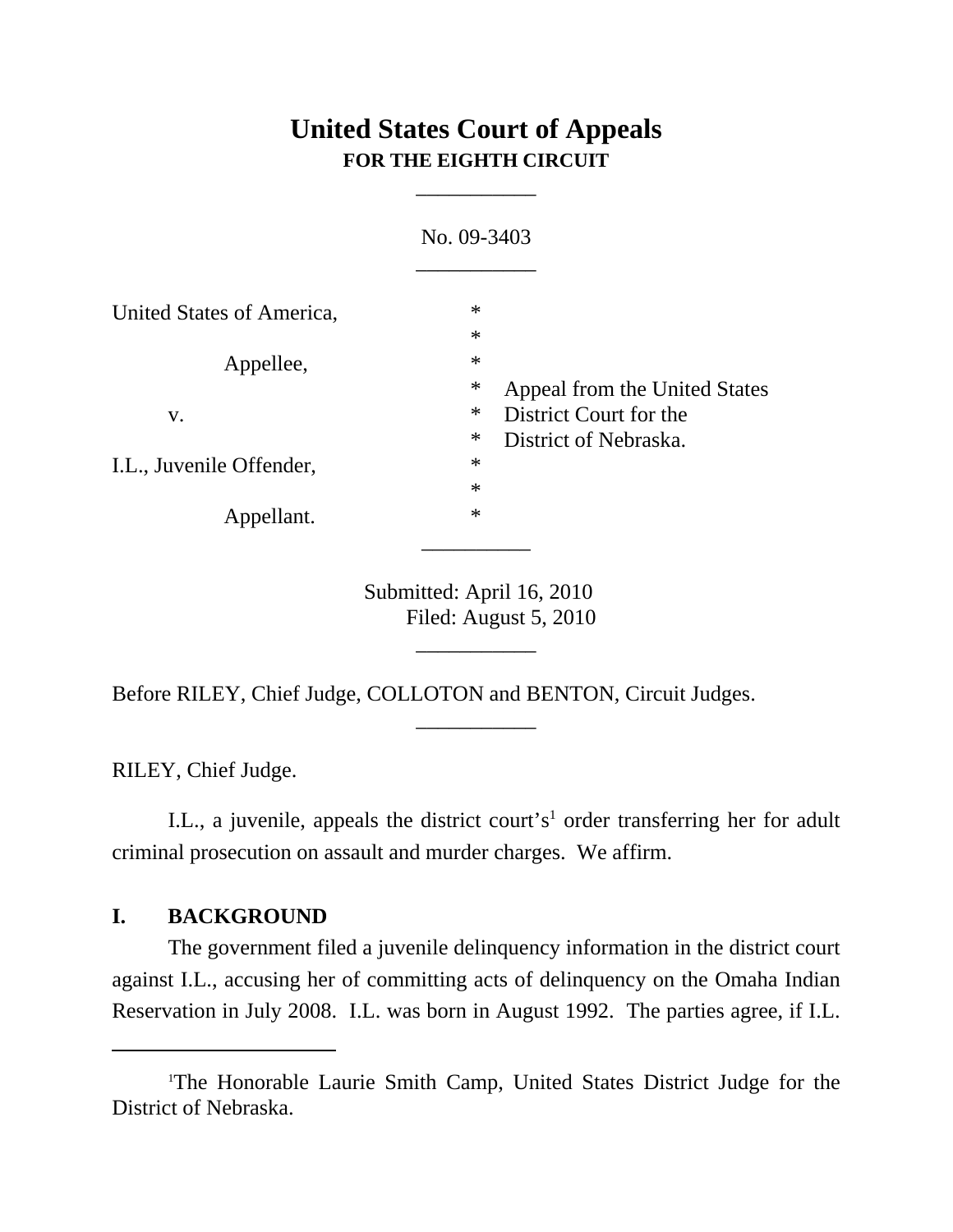were an adult, the information would allege two criminal offenses, (1) assault with a dangerous weapon in Indian country, in violation of 18 U.S.C. §§ 113(a)(3) and 1153, and (2) second-degree murder in Indian country, in violation of 18 U.S.C. §§ 1111 and 1153.<sup>2</sup> The United States Attorney for the District of Nebraska certified both offenses are felony crimes of violence and there is a substantial federal interest to warrant the exercise of federal jurisdiction. See 18 U.S.C. § 5032.

The government moved the district court to transfer I.L. for adult criminal prosecution, pursuant to 18 U.S.C. § 5032. I.L. resisted the government's motion, arguing (1) the district court lacked authority to transfer I.L. without the Omaha Tribe's consent, and (2) in any event, I.L.'s transfer was not in the interest of justice. The district court granted the government's motion, and I.L. appeals. We retain jurisdiction under the collateral order exception to the final judgment rule. See United States v. A.W.J., 804 F.2d 492, 492-93 (8th Cir. 1986) (holding the circuit courts of appeals have jurisdiction to review a district court's ruling on a motion to transfer a juvenile for adult criminal prosecution).

## **II. DISCUSSION**

#### **A. Standard of Review**

Ordinarily we afford the district court a measure of deference in its decision to transfer a juvenile for adult criminal prosecution, because the district court is in a better institutional position to gauge whether the juvenile's transfer would be in the interest of justice. See, e.g., United States v. Juvenile MLA, 157 F.3d 616, 617 (8th Cir. 1998) (reviewing for an abuse of discretion and examining underlying factual findings for clear error). Because I.L. abandons her argument that her transfer is not in the interest of justice, the only issue in this appeal is a legal one—whether the district court correctly construed § 5032 to grant the authority to transfer I.L. for adult

<sup>2</sup> Although not listed in the juvenile information, these two offenses are set forth in a contemporaneously filed criminal complaint.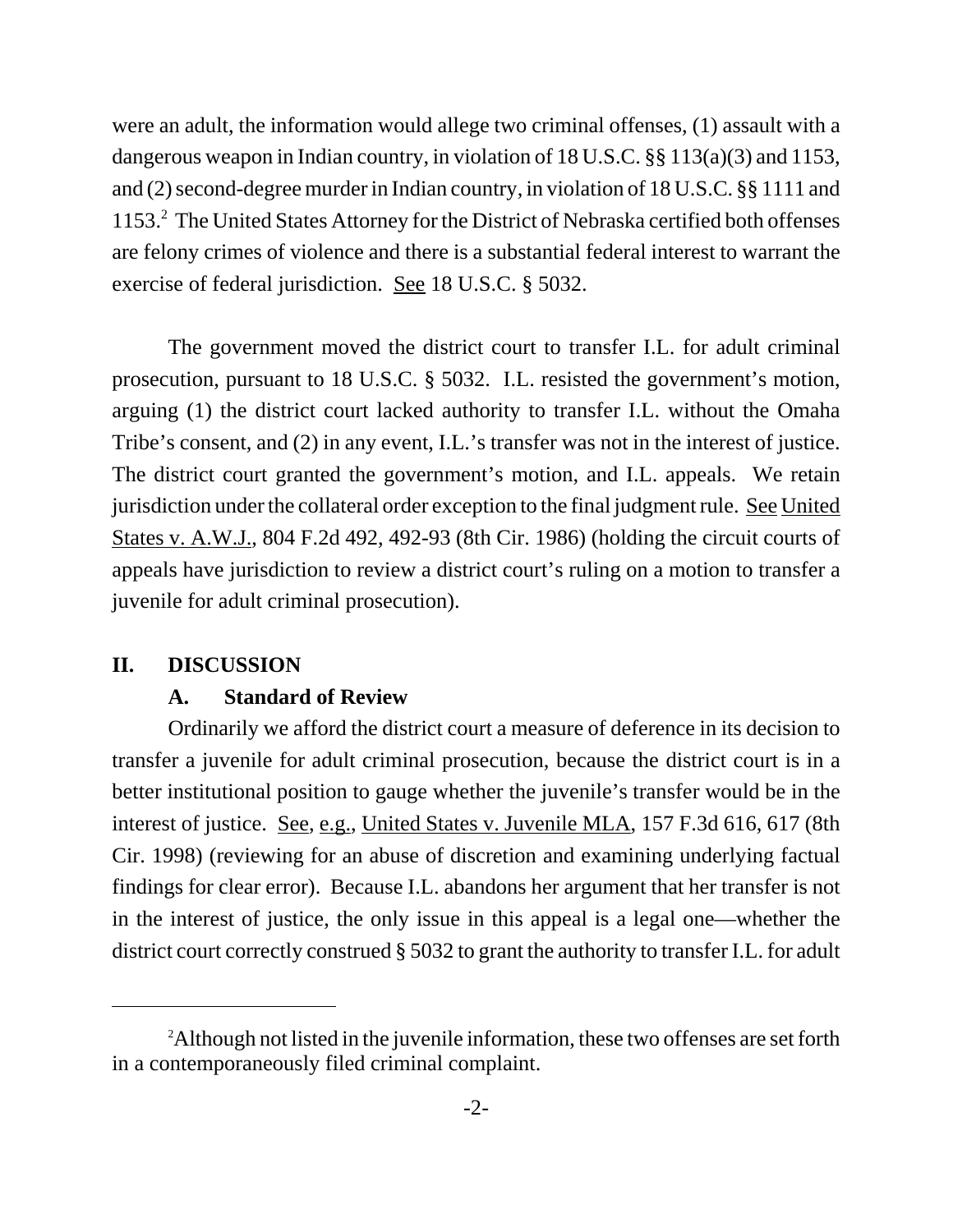criminal prosecution without the Omaha Tribe's consent. Our review, therefore, is de novo. See Kramer v. Perez, 595 F.3d 825, 829 (8th Cir. 2010) ("[T]he district court's statutory construction is subject to de novo review.").

## **B. Fourth Unnumbered Paragraph of 18 U.S.C. § 5032**

At issue is the fourth unnumbered paragraph of § 5032, one of the United States Code's interpretive challenges. Only the paragraph's first three sentences are relevant here. The salient portions of those several sentences provide:

A juvenile who is alleged to have committed an act of juvenile delinquency and who is not surrendered to State authorities shall be proceeded against under this chapter unless he has requested in writing upon advice of counsel to be proceeded against as an adult, except that, with respect to a juvenile fifteen years and older alleged to have committed an act after his fifteenth birthday which if committed by an adult would be a felony that is a crime of violence . . . , criminal prosecution on the basis of the alleged act may be begun by motion to transfer of the Attorney General in the appropriate district court of the United States, if such court finds, after hearing, such transfer would be in the interest of justice. In the application of the preceding sentence, if the crime of violence is an offense under section  $113(a) \dots$  [or]  $1111 \dots$ , "thirteen" shall be substituted for "fifteen" and "thirteenth" shall be substituted for "fifteenth." Notwithstanding sections 1152 and 1153, no person subject to the criminal jurisdiction of an Indian tribal government shall be subject to the preceding sentence for any offense the Federal jurisdiction for which is predicated solely on Indian country . . . , and which has occurred within the boundaries of such Indian country, unless the governing body of the tribe has elected that the preceding sentence have effect over land and persons subject to its criminal jurisdiction.

#### **1. First Sentence**

The first sentence creates a general rule that juveniles should not be prosecuted as adults in federal court. See 18 U.S.C. § 5032. The first sentence then carves out two exceptions to the general rule, namely, when (1) the juvenile consents to transfer,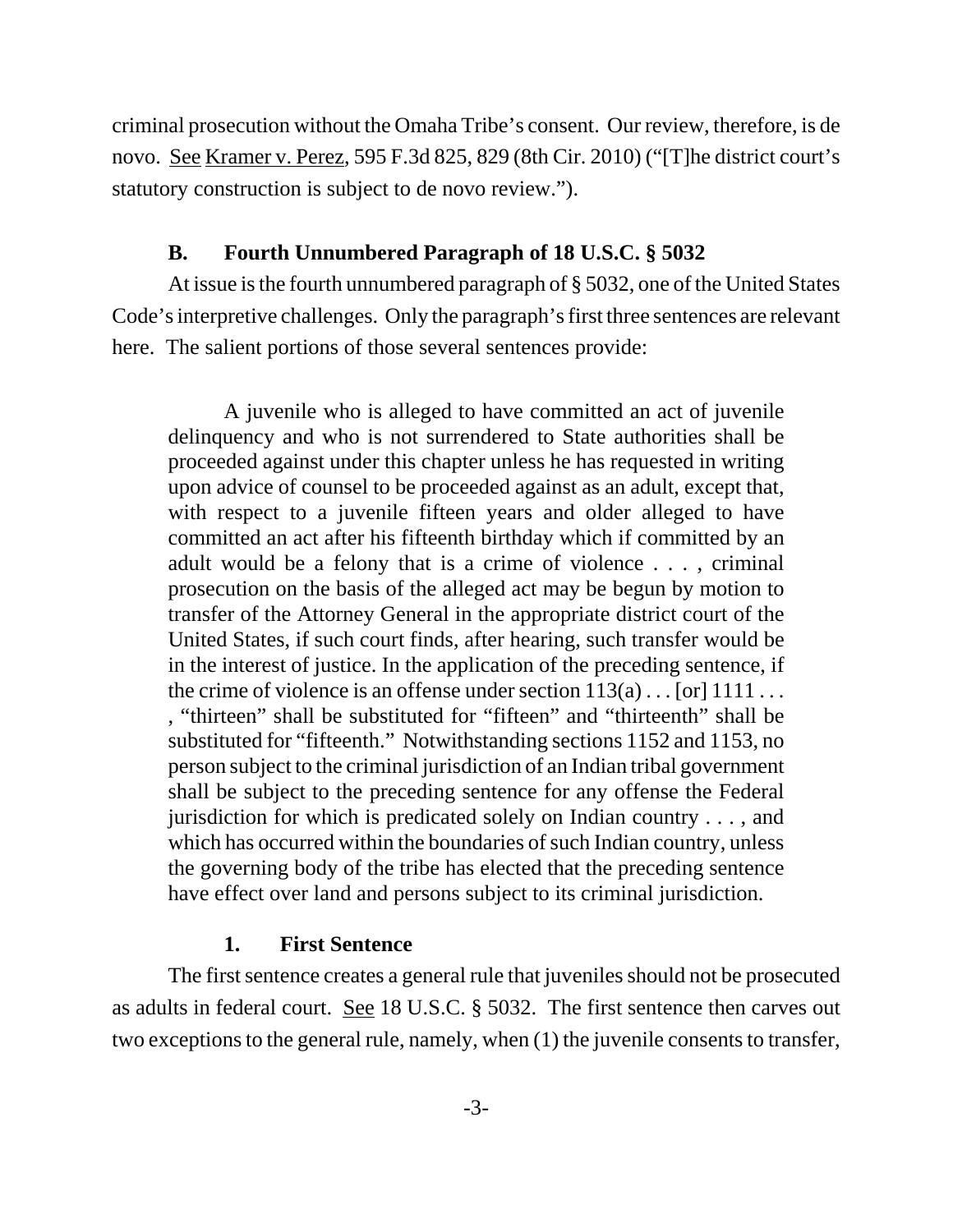or (2) the juvenile is at least fifteen years old, the juvenile allegedly commits after her fifteenth birthday what would be a felony crime of violence were she an adult, and transfer is in the interest of justice. See id. I.L. concedes the second exception to the general rule applies in her case. I.L. is seventeen years old, the government alleges I.L. committed assault with a dangerous weapon and second-degree murder after her fifteenth birthday, and I.L. does not appeal the district court's determination that transfer is in the interest of justice.

## **2. Second Sentence**

The second sentence broadens the second exception to cover thirteen- and fourteen-year-olds when the government alleges the juvenile committed one of a narrow class of felony crimes of violence, including assault with a dangerous weapon and second-degree murder. <u>Id.</u> When such crimes are alleged, the district court may transfer certain juveniles as young as thirteen years old for adult criminal prosecution so long as the transfer is in the interest of justice. Id. Because I.L. already falls within the second exception of the first sentence, the second sentence does not have any additional application to I.L. and does not work any additional hardship upon I.L.

#### **3. Third Sentence**

It is at this point where we reach the nub of the parties' dispute. As indicated, the third sentence provides,

[N]o person subject to the criminal jurisdiction of an Indian tribal government shall be subject to *the preceding sentence* for any offense the Federal jurisdiction for which is predicated solely on Indian country . . . , and which has occurred within the boundaries of such Indian country, unless the governing body of the tribe has elected that the preceding sentence have effect over land and persons subject to its criminal jurisdiction.

18 U.S.C. § 5032 (emphasis added). It is undisputed I.L. is subject to the criminal jurisdiction of the Omaha Tribe; federal jurisdiction for the government's case is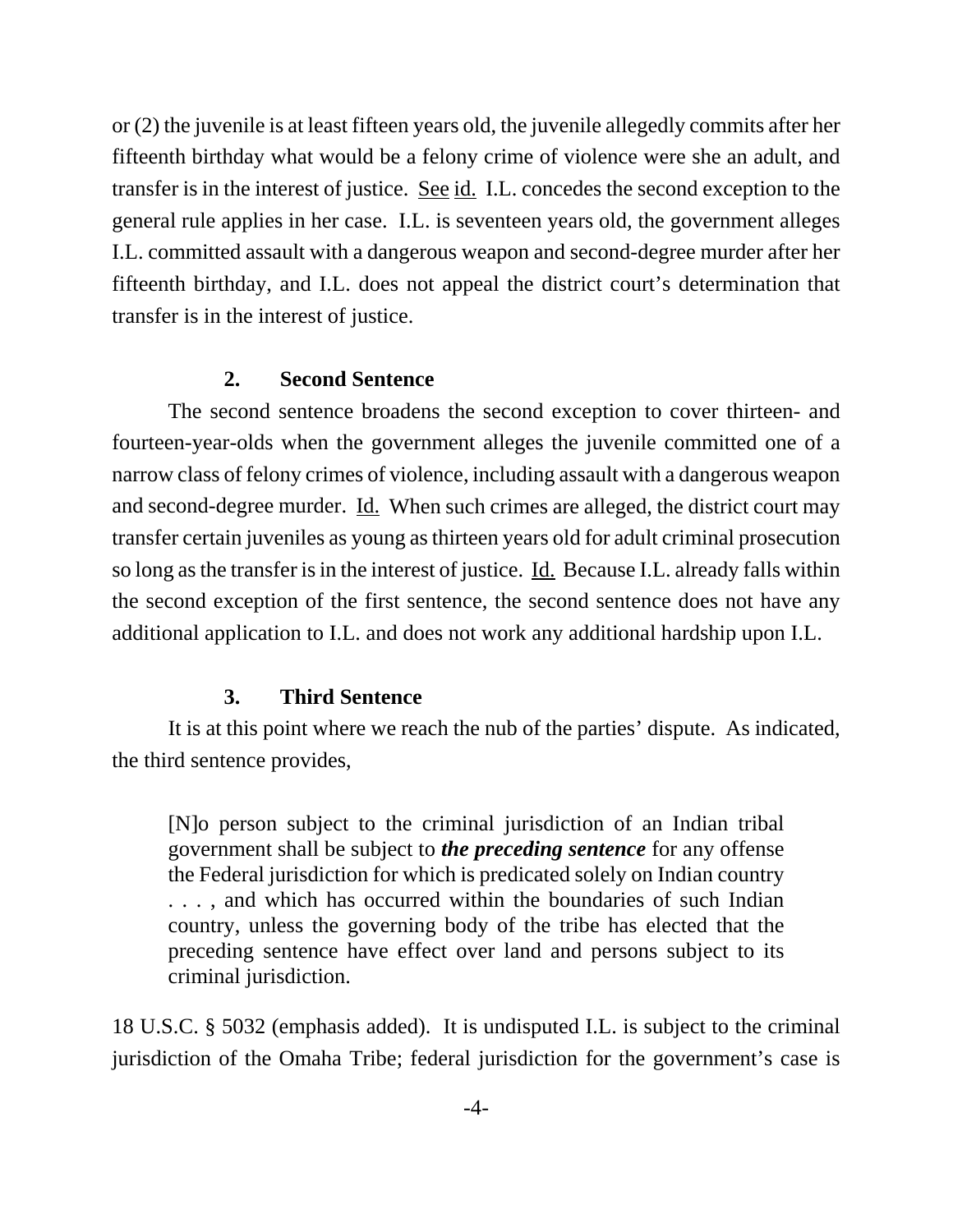predicated solely on Indian country; I.L.'s alleged crimes occurred in Indian country; and the Omaha Tribe has not elected that any aspect of 18 U.S.C. § 5032 have effect over the land and persons subject to its criminal jurisdiction. The parties do not agree what is the referent of "the preceding sentence."

#### **C. Argument**

The government argues the referent of "the preceding sentence" is the second sentence. In other words, the government views § 5032 to require tribal consent only when the government seeks to transfer a thirteen- or fourteen-year-old for adult criminal prosecution with respect to enumerated crimes committed after the juvenile's thirteenth birthday. Because I.L. is an older juvenile and the second sentence is immaterial to the disposition of her case, the government asserts tribal consent is not required for I.L.'s transfer.

I.L. rejoins the government's construction of § 5032 ignores the second sentence's directive to substitute the words "thirteen" for "fifteen" and "thirteenth" for "fifteenth" in the first sentence. I.L. maintains, when the government alleges the juvenile committed a violation of 18 U.S.C. §§ 113(a) or 1111 (as well as certain other felony crimes of violence not at issue here), the referent of "the preceding sentence" in the third sentence is the first sentence after the appropriate substitutions mandated in the second sentence are made. I.L. argues the referent of the phrase "the preceding sentence" in the third sentence creates the following sentence:

A juvenile who is alleged to have committed an act of juvenile delinquency and who is not surrendered to State authorities shall be proceeded against under this chapter unless he has requested in writing upon advice of counsel to be proceeded against as an adult, except that, with respect to a juvenile *thirteen* years and older alleged to have committed an act after his *thirteenth* birthday which if committed by an adult would be a felony that is a crime of violence . . . , criminal prosecution on the basis of the alleged act may be begun by motion to transfer of the Attorney General in the appropriate district court of the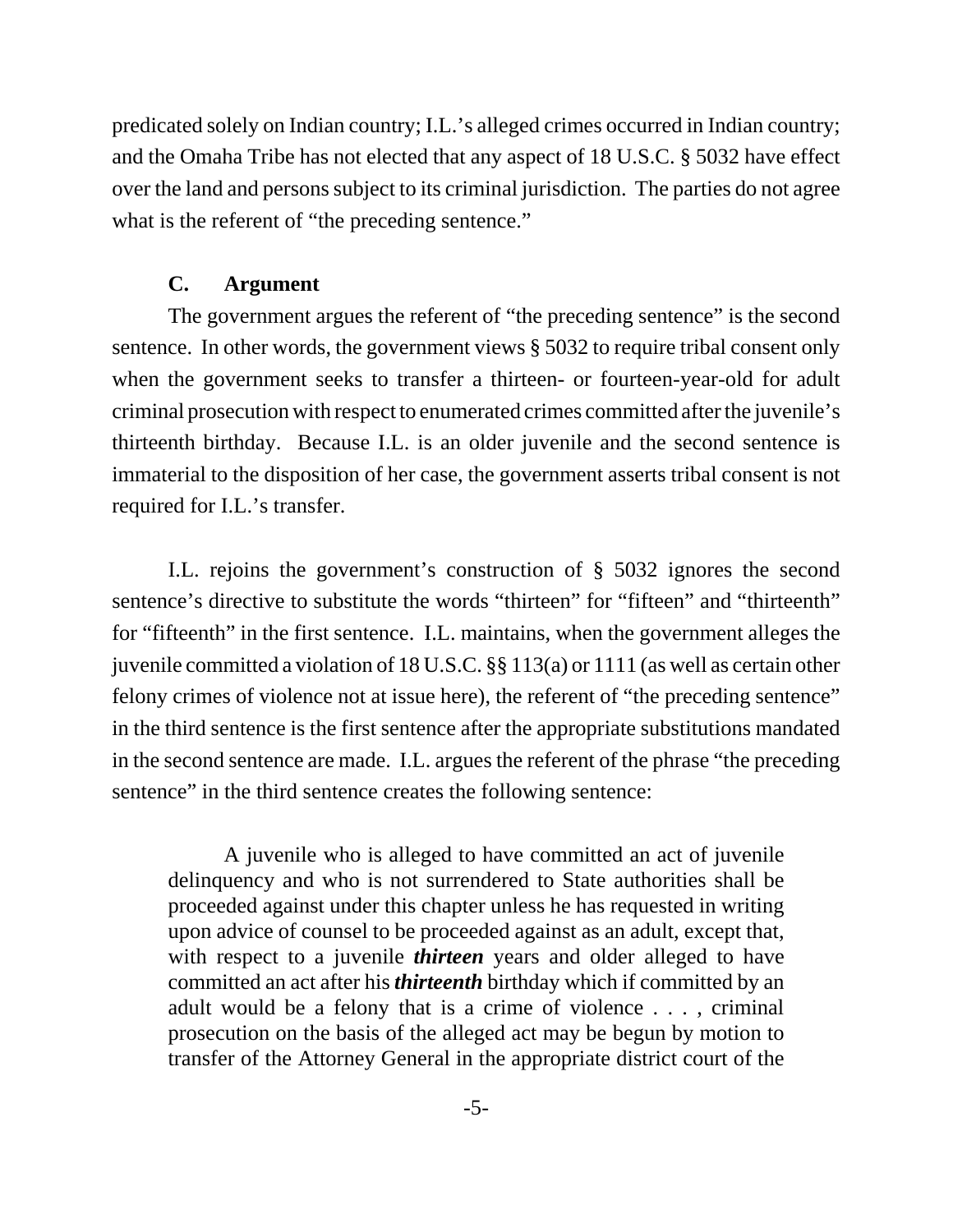United States, if such court finds, after hearing, such transfer would be in the interest of justice.

(substitutions italicized.) I.L. maintains § 5032 is "straightforward," requiring tribal consent "[w]hen the offense charged is either assault under 18 U.S.C. § 113(a) or murder under 18 U.S.C. § 1111, and the juvenile charged is over thirteen but less than sixteen years of age . . . where federal jurisdiction is predicated solely upon the offense occurring in 'Indian country.'"

#### **D. Analysis**

The district court adopted the government's construction of § 5032. Applying familiar principles of statutory construction, we agree.

## **1. Principles of Statutory Construction**

"As in all such cases, we begin by analyzing the statutory language, 'assum[ing] that the ordinary meaning of that language accurately expresses the legislative purpose.'" Hardt v. Reliance Standard Life Ins. Co., 560 U.S. \_\_\_, \_\_\_\_, 130 S. Ct. 2149, 2156 (2010) (quoting Gross v. FBL Fin. Servs., Inc., 557 U.S. \_\_\_, \_\_\_, 129 S. Ct. 2343, 2350 (2009)). The Supreme Court has "stated time and again that courts must presume that a legislature says in a statute what it means and means in a statute what it says there." Conn. Nat'l Bank v. Germain, 503 U.S. 249, 253-54 (1992). "When the words of a statute are unambiguous, then, this first canon is also the last: 'judicial inquiry is complete.'" Id. at 254 (quoting Rubin v. United States, 449 U.S. 424, 430 (1981)).

"In ascertaining the plain meaning of the statute, the court must look to the particular statutory language at issue, as well as the language and design of the statute as a whole." Sullivan v. Stroop, 496 U.S. 478, 482 (1990) (quoting Kmart Corp. v. Cartier, Inc., 486 U.S. 281, 291-92 (1988) (internal marks omitted)).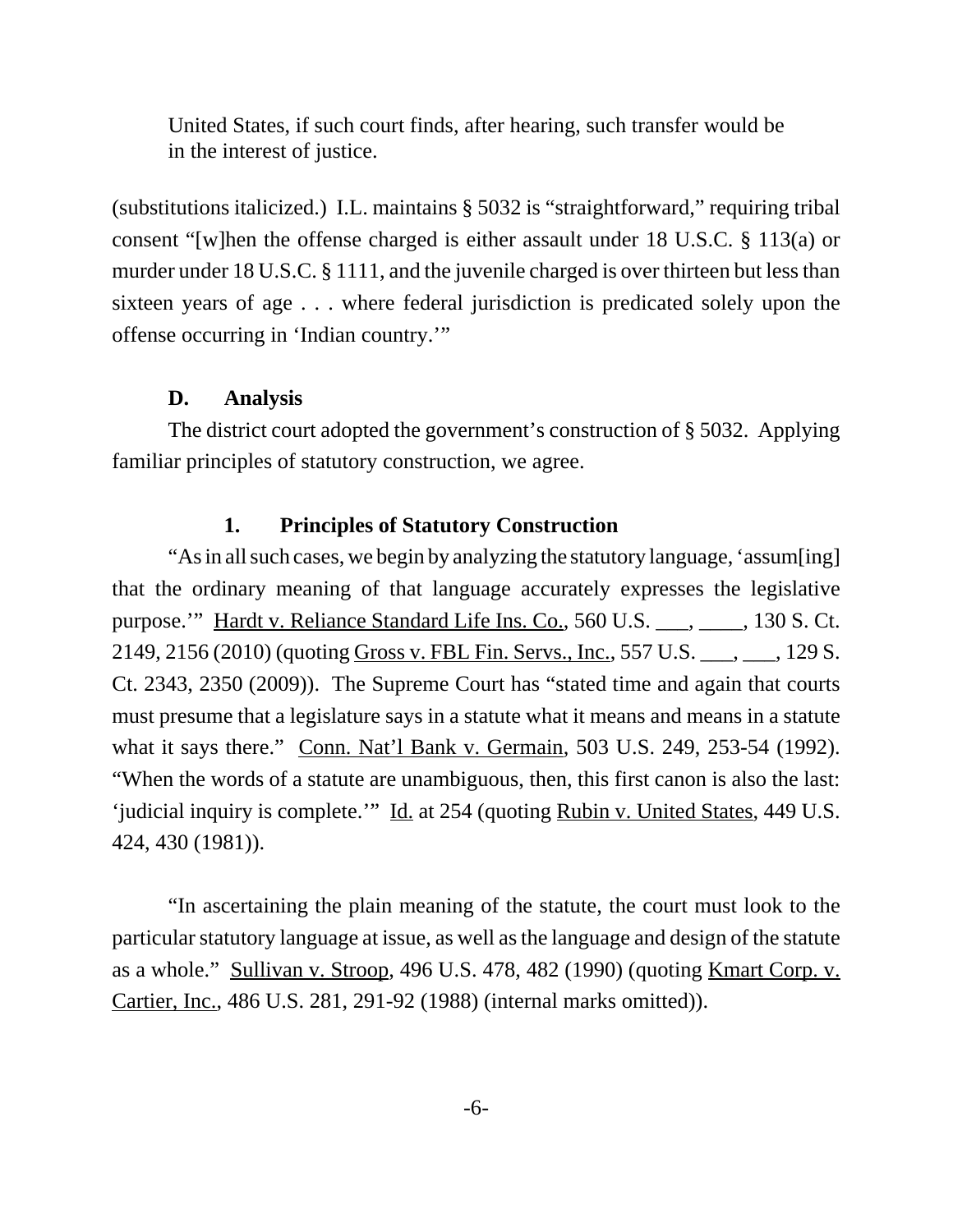To get at the thought or meaning expressed in a statute, a contract, or a constitution, the first resort, in all cases, is to the natural signification of the words, in the order of grammatical arrangement in which the framers of the instrument have placed them. If the words convey a definite meaning, which involves no absurdity, nor any contradiction of other parts of the instrument, then that meaning, apparent on the face of the instrument, must be accepted, and neither the courts nor the legislature have the right to add to it or take from it. So, also, where a law is expressed in plain and unambiguous terms, . . . the legislature should be intended to mean what they have plainly expressed, and consequently no room is left for construction.

Lake County v. Rollins, 130 U.S. 662, 670-71 (1889) (citations omitted).

## **2. Second Sentence is Third Sentence's Preceding Sentence**

We are confident the referent of the phrase "the preceding sentence" in the third sentence is the second sentence. The meaning of the phrase is plain and unambiguous. While we commend defense counsel's creativity and zealous advocacy, "[w]e are unable to adopt the constructive interpolations ingenuously offered by counsel" for I.L. Id. at 670.

The dictionary defines "preceding" as "[e]arlier in time; existing or happening before something else; previous, former, antecedent; *esp.* that has just happened, occurring immediately before" and as "[t]hat precedes something in order or arrangement; that occupies a prior position; *esp.* that is placed immediately before; just mentioned, foregoing." *Oxford English Dictionary* (Online ed. 2010). See also Gross, 129 S. Ct. at 2350 (quoting the *Oxford English Dictionary* with approval). Congress's use of the phrase "the preceding sentence" in the third sentence, therefore, inexorably suggests its referent is the sentence immediately before the third sentence, *i.e.*, the second sentence. Cf. Am. Tunaboat Ass'n v. Brown, 67 F.3d 1404, 1410-11 (9th Cir. 1995) (defining "preceding year" in 16 U.S.C. § 1416 as the calendar year immediately before the current calendar year); First Nat'l Bank of Council Bluffs,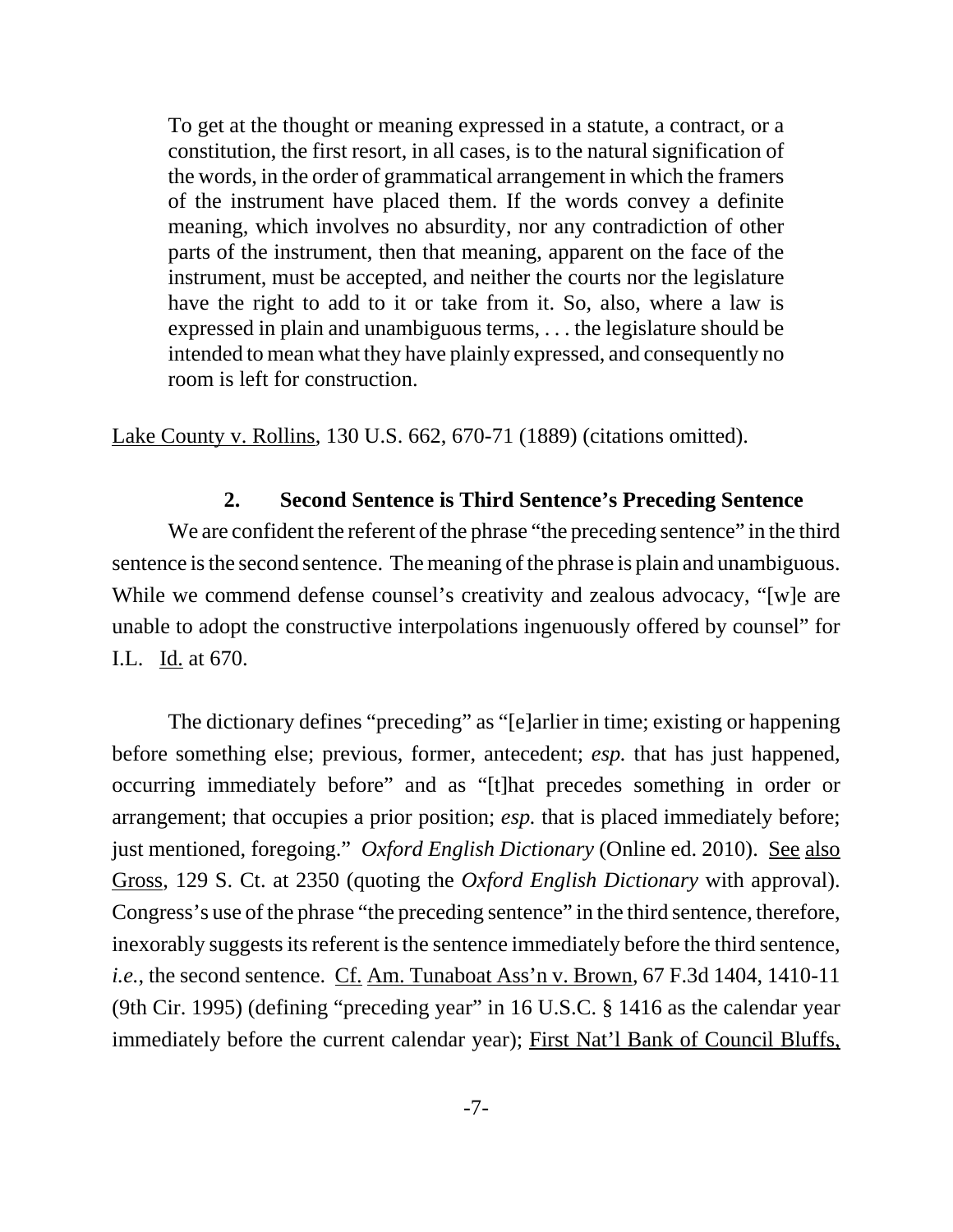Iowa v. Office of the Comptroller of the Currency, 956 F.2d 1456, 1463 (8th Cir. 1992) (concluding the statutory phrase "immediate preceding examination" in 15 U.S.C. § 1607(e) was plain and unambiguous and referred to "the 'examination' that was made just prior"). The fact that the second sentence incidentally modifies the first does not compel a contrary result.

I.L.'s proposed construction is strained and unfaithful to the plain and unambiguous language within the fourth unnumbered paragraph of 18 U.S.C. § 5032. Had Congress wished to adopt I.L.'s proposed construction, in lieu of "the preceding sentence" Congress could have used a broader phrase, such as "this paragraph," "the first sentence of this paragraph as amended by the second," "a preceding sentence," or "the preceding two sentences." Cf. Home Life Ins. Co. v. Dunn, 86 U.S. 214, 224 (1873) (declining to read indefinite article into statutory text because there was "no reason for interpolating this limitation"); Flandreau Santee Sioux Tribe v. United States, 197 F.3d 949, 952 (8th Cir. 1999) (expounding upon the differences in the uses of indefinite and definite articles in statutes and remarking that a statute's use of the definite article "the" was employed to refer to something specific). While it is reasonable for Congress to expand the circumstances under which tribal election would be a necessary prerequisite to the transfer of juveniles for adult criminal prosecution, there is no textual foundation for the reading of § 5032 I.L. proposes. See McElroy v. United States, 455 U.S. 642, 656 (1982) ("While Congress could have written the statute to produce this result, there is no basis for us to adopt such a limited reading."). It is more reasonable Congress, in significantly amending the law to permit the transfer for adult prosecution of thirteen- and fourteen-year-old Indian juveniles, intended the tribes should elect whether to apply this transfer exposure for such young teenagers in their Indian country. The district court possessed the authority to transfer I.L. for adult prosecution without the Omaha Tribe's consent.